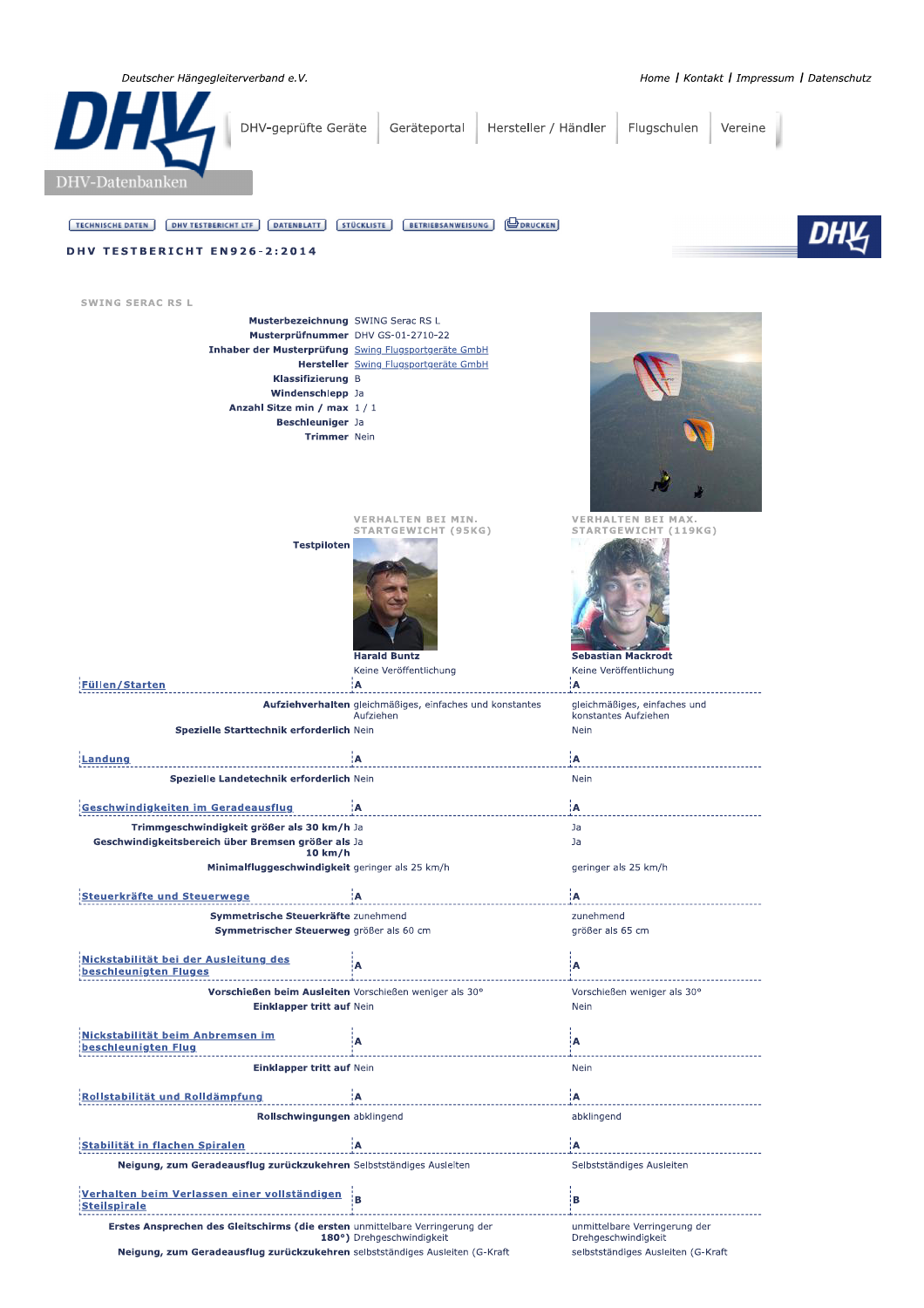|                                                                                           | abnehmend, Drehgeschwindigkeit<br>abnehmend)                                                                               | abnehmend, Drehgeschwindigkeit<br>abnehmend)                                                        |
|-------------------------------------------------------------------------------------------|----------------------------------------------------------------------------------------------------------------------------|-----------------------------------------------------------------------------------------------------|
| Drehwinkel, um zum Normalflug zurückzukehren 720° bis 1080°, selbstständige Rückkehr in   | den Normalflug                                                                                                             | 720° bis 1080°, selbstständige Rückkehr<br>in den Normalflug                                        |
| <u>Symmetrischer Frontklapper etwa 30%</u><br>ügeltiefe                                   | A                                                                                                                          | Α                                                                                                   |
|                                                                                           | Einleitung Abkippen nach hinten weniger als 45°                                                                            | Abkippen nach hinten weniger als 45°                                                                |
|                                                                                           | Ausleitung selbstständig in weniger als 3 s                                                                                | selbstständig in weniger als 3 s                                                                    |
| Vorschießen beim Ausleiten Vorschießen 0° bis 30°                                         |                                                                                                                            | Vorschießen 0° bis 30°                                                                              |
| Wegdrehverhalten behält den Kurs bei<br>Kaskade tritt auf Nein                            |                                                                                                                            | behält den Kurs bei<br>Nein                                                                         |
| Faltleinen wurden benutzt Nein                                                            |                                                                                                                            | Nein                                                                                                |
|                                                                                           |                                                                                                                            |                                                                                                     |
| <b>Symmetrischer Frontklapper mindestens 50%</b><br>Flügeltiefe                           |                                                                                                                            | įΑ                                                                                                  |
|                                                                                           | Einleitung Abkippen nach hinten weniger als 45°                                                                            | Abkippen nach hinten weniger als 45°                                                                |
|                                                                                           | Ausleitung selbstständig in weniger als 3 s                                                                                | selbstständig in weniger als 3 s                                                                    |
| Vorschießen beim Ausleiten Vorschießen 0° bis 30°<br>Wegdrehverhalten behält den Kurs bei |                                                                                                                            | Vorschießen 0° bis 30°<br>behält den Kurs bei                                                       |
| Kaskade tritt auf Nein                                                                    |                                                                                                                            | Nein                                                                                                |
| Faltleinen wurden benutzt Nein                                                            |                                                                                                                            | Nein                                                                                                |
| <b>Symmetrischer Frontklapper im</b>                                                      |                                                                                                                            |                                                                                                     |
| beschleunigten Flug mindestens 50%<br><b>Flügeltiefe</b>                                  | в                                                                                                                          | в                                                                                                   |
|                                                                                           | Einleitung Abkippen nach hinten weniger als 45°                                                                            | Abkippen nach hinten weniger als 45°                                                                |
|                                                                                           | Ausleitung selbstständig in 3 s bis 5 s                                                                                    | selbstständig in 3 s bis 5 s                                                                        |
| Vorschießen beim Ausleiten Vorschießen 0° bis 30°<br>Wegdrehverhalten behält den Kurs bei |                                                                                                                            | Vorschießen 0° bis 30°<br>behält den Kurs bei                                                       |
| Kaskade tritt auf Nein                                                                    |                                                                                                                            | <b>Nein</b>                                                                                         |
| Faltleinen wurden benutzt Nein                                                            |                                                                                                                            | <b>Nein</b>                                                                                         |
| usleitung des Sackfluges                                                                  | Α                                                                                                                          | ¦A.                                                                                                 |
| Sackflug kann eingeleitet werden Ja                                                       |                                                                                                                            | Ja                                                                                                  |
|                                                                                           | Ausleitung selbstständig in weniger als 3 s                                                                                | selbstständig in weniger als 3 s                                                                    |
| Vorschießen beim Ausleiten Vorschießen 0° bis 30°                                         |                                                                                                                            | Vorschießen 0° bis 30°                                                                              |
|                                                                                           | Wegdrehverhalten dreht weniger als 45° weg                                                                                 | dreht weniger als 45° weg                                                                           |
| Kaskade tritt auf Nein                                                                    |                                                                                                                            | Nein                                                                                                |
| <u>Rückkehr in den Normalflug aus großen</u><br>ıstellwinkeln                             | А                                                                                                                          | A                                                                                                   |
|                                                                                           |                                                                                                                            |                                                                                                     |
|                                                                                           | Ausleitung selbstständig in weniger als 3 s                                                                                | selbstständig in weniger als 3 s                                                                    |
| Kaskade tritt auf Nein                                                                    |                                                                                                                            | Nein                                                                                                |
| Ausleitung eines gehaltenen Fullstalls                                                    | Ά                                                                                                                          | A                                                                                                   |
|                                                                                           |                                                                                                                            |                                                                                                     |
| Vorschießen beim Ausleiten Vorschießen 0° bis 30°                                         | <b>Klapper</b> kein Einklappen                                                                                             | Vorschießen 0° bis 30°<br>kein Einklappen                                                           |
| Kaskade tritt auf (andere als Klapper) Nein                                               |                                                                                                                            | Nein                                                                                                |
| Abkippen nach hinten beim Einleiten kleiner als 45°                                       |                                                                                                                            | kleiner als 45°                                                                                     |
|                                                                                           | Leinenspannung die meisten Leinen gespannt                                                                                 | die meisten Leinen gespannt                                                                         |
| Kleiner einseitiger Klapper                                                               | ۱A                                                                                                                         | ¦A                                                                                                  |
| Wegdrehen bis zur Wiederöffnung kleiner als 90°                                           |                                                                                                                            | kleiner als 90°                                                                                     |
| Maximaler Vorschieß- oder Rollwinkel Vorschieß- oder Rollwinkel 15° bis 45°               |                                                                                                                            | Vorschieß- oder Rollwinkel 15° bis 45°                                                              |
|                                                                                           | Wiederöffnungsverhalten selbstständige Wiederöffnung                                                                       | selbstständige Wiederöffnung                                                                        |
| Wegdrehen insgesamt kleiner als 360°                                                      |                                                                                                                            | kleiner als 360°                                                                                    |
|                                                                                           | Gegenklapper tritt auf Nein (oder nur eine kleine Anzahl von<br>eingeklappten Zellen mit selbstständiger<br>Wiederöffnung) | Nein (oder nur eine kleine Anzahl von<br>eingeklappten Zellen mit selbstständiger<br>Wiederöffnung) |
| Eindrehen tritt auf Nein                                                                  |                                                                                                                            | Nein                                                                                                |
| <b>Kaskade tritt auf Nein</b>                                                             |                                                                                                                            | Nein                                                                                                |
| Faltleinen wurden benutzt Nein                                                            |                                                                                                                            | <b>Nein</b>                                                                                         |
| Großer einseitiger Klapper                                                                | ΕВ                                                                                                                         | ίВ.                                                                                                 |
| Wegdrehen bis zur Wiederöffnung 90° bis 180°                                              |                                                                                                                            | 90° bis 180°                                                                                        |
| Maximaler Vorschieß- oder Rollwinkel Vorschieß- oder Rollwinkel 15° bis 45°               |                                                                                                                            | Vorschieß- oder Rollwinkel 15° bis 45°                                                              |
| Wegdrehen insgesamt kleiner als 360°                                                      | Wiederöffnungsverhalten selbstständige Wiederöffnung                                                                       | selbstständige Wiederöffnung<br>kleiner als 360°                                                    |
|                                                                                           | Gegenklapper tritt auf Nein (oder nur eine kleine Anzahl von                                                               | Nein (oder nur eine kleine Anzahl von                                                               |
|                                                                                           | eingeklappten Zellen mit selbstständiger<br>Wiederöffnung)                                                                 | eingeklappten Zellen mit selbstständiger<br>Wiederöffnung)                                          |
| Eindrehen tritt auf Nein                                                                  |                                                                                                                            | Nein                                                                                                |
| Kaskade tritt auf Nein                                                                    |                                                                                                                            | Nein                                                                                                |
| Faltleinen wurden benutzt Nein                                                            |                                                                                                                            | Nein                                                                                                |
| Kleiner einseitiger Klapper im beschleunigten                                             |                                                                                                                            |                                                                                                     |
| <u>Flug</u>                                                                               | A                                                                                                                          | A                                                                                                   |
| Wegdrehen bis zur Wiederöffnung kleiner als 90°                                           |                                                                                                                            | kleiner als 90°                                                                                     |
| Maximaler Vorschieß- oder Rollwinkel Vorschieß- oder Rollwinkel 15° bis 45°               |                                                                                                                            | Vorschieß- oder Rollwinkel 15° bis 45°                                                              |
| Wegdrehen insgesamt kleiner als 360°                                                      | Wiederöffnungsverhalten selbstständige Wiederöffnung                                                                       | selbstständige Wiederöffnung<br>kleiner als 360°                                                    |